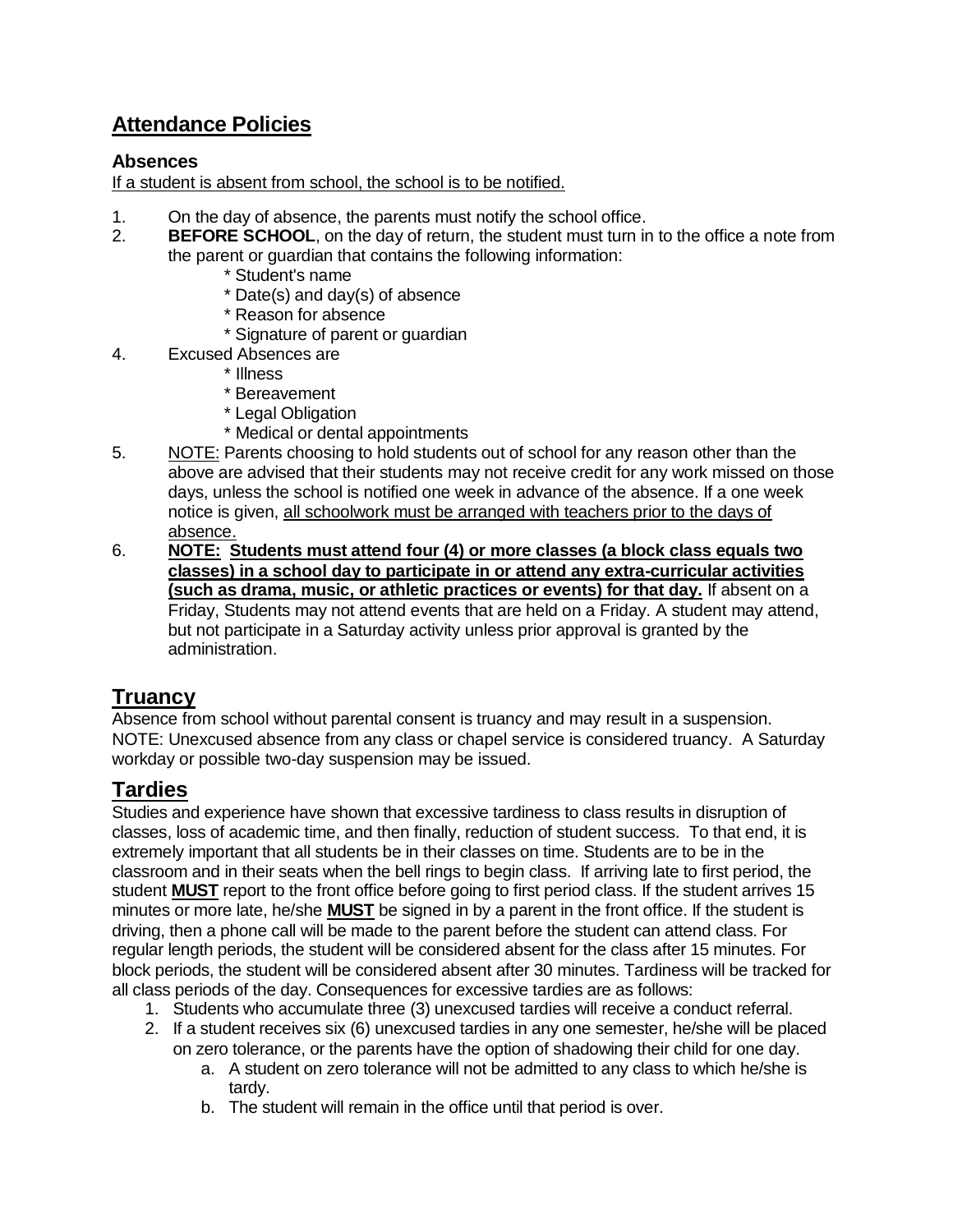- c. No credit is given for work in that class.
- d. The student will remain on zero tolerance for one month.
- e. If, during that time, the student does not receive a tardy, then he/she will be taken off of zero tolerance.
- f. If he/she is tardy to class during the month, then the month is recalculated to begin from the time of the tardy.

Three (3) tardies to a student's first period class will be excused per semester by parents/guardians. After that, all tardies will be counted as unexcused. Tardies/absences will be excused for the following reasons:

- 1. Illness (parent/guardian note)
- 2. Bereavement (parent/guardian note)
- 3. Medical/dental appointments with confirmation of note from doctor.
- 4. Unexpected delays on freeway (parent/guardian note)

#### **All other tardies, even with a parent/guardian note will be considered unexcused.**

#### **Prolonged Absence**

Students missing the equivalent of fifteen (15) times in any one particular class, during one semester, will lose credit for that semester's class, and/or may be asked to leave Concordia. Block classes are considered two classes and count as two absences. Missing 15 minutes of a class will count as an absence.

Students missing four (4) days in a row for illness must present a doctor's care paper to return to school.

## **Late Arrival/Early Dismissal**

Juniors and Seniors who are not scheduled for a class the first period of the day or the last period of the day do not have to be at school during those class periods. The student must have a letter from his/her parent or guardian giving permission to come to school late or leave school early. This letter will be placed in the student's file. Students who are on an athletic team will not be allowed early dismissal. Instead, the student must be registered for a class.

## **Leaving Campus During School Hours**

School hours are 7:00 a.m. through 2:40 p.m. Jazzman and Yearbook students start at 7:00 a.m. All other classes begin at 8:10 a.m. Release from school before the close of the school day will be granted only when:

- a. A phone call has been received in the office from parent or guardian.
- b. A parental note has been brought to the front office.
- c. A parent signs the student out in the front office.

## **Visitors**

Because we maintain a closed campus, **students are not allowed to have visitors.** Those wishing to visit during school hours to view the school need to contact the school office and speak to the Admissions Counselor. Only prospective students and alumni are generally allowed to visit. All visitors to Concordia will need to check in at the front office and receive a visitor's pass.

## **Closed Campus**

Concordia runs a closed campus. Entrance to and exit from the campus is controlled. This policy assures parents that their children's whereabouts are known, safety is assured, and the school